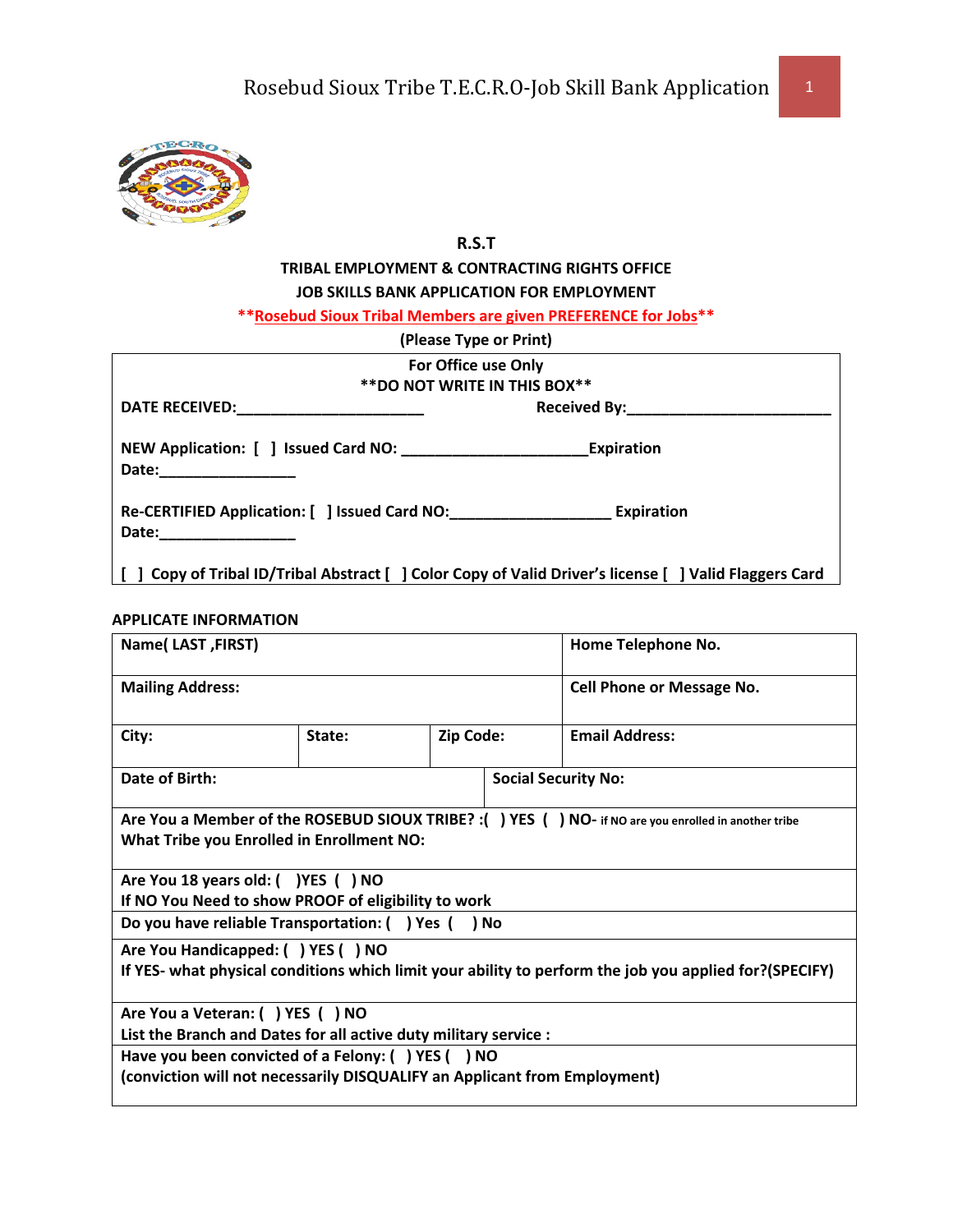| <b>EDUCATION LEVEL (Circle One)</b>                                                   |                            |                                                                                                |                                           |
|---------------------------------------------------------------------------------------|----------------------------|------------------------------------------------------------------------------------------------|-------------------------------------------|
| <b>K-8 GRADE</b>                                                                      | 9-12(Non-GRAD)             | <b>HS GRAD OR GED</b>                                                                          | <b>12+ COLLEGE GRAD</b>                   |
| Did You Graduate: ( ) YES ( ) NO if NO- Do You Have A GED ( ) YES ( ) NO              |                            |                                                                                                |                                           |
| What Year did you Receive Your High School Diploma/Name of School:                    |                            |                                                                                                |                                           |
| College: ( ) YES ( ) NO Name and Year of Institute Graduated from:                    |                            |                                                                                                |                                           |
| Did You Graduate: ( ) YES ( ) NO Type Of Degree Received:                             |                            |                                                                                                |                                           |
| Have you received any Vocational, Technical or Apprenticeship Training: ( )YES ( ) NO |                            |                                                                                                |                                           |
| If YES Please Specify:                                                                |                            |                                                                                                |                                           |
|                                                                                       |                            | ** ATTACH DOCUMENTATION **                                                                     |                                           |
|                                                                                       |                            | Do You Have A VALID SOUTH DAKOTA DRIVERS LICENSE: YES () NO ()                                 |                                           |
|                                                                                       |                            | Commercial Class A License DL # _ _ _ _ _ _ _ _ _ _ _ _ _ _ _ _ Expires: _ _ _ _ _ _ _ _ _ _ _ |                                           |
| $\Box$                                                                                |                            |                                                                                                |                                           |
| <b>CPR/First Aide</b><br>$\Box$                                                       |                            |                                                                                                | Expires:_________________                 |
| $\Box$                                                                                |                            |                                                                                                | Expires:________________                  |
| <b>SD Flaggers Card</b><br>П                                                          |                            |                                                                                                | Expires:_________________                 |
| <b>OSHA</b><br>П                                                                      |                            |                                                                                                | Expires: Expires:                         |
|                                                                                       |                            | ** ATTACH COLOR DOCUMENTATION **                                                               |                                           |
| Have You had any job - related training in the United States Military: () YES () NO   |                            |                                                                                                |                                           |
| If YES please specify:                                                                |                            |                                                                                                |                                           |
| <b>Skills Level and Experience</b>                                                    |                            |                                                                                                |                                           |
| Carpentry (rough)(finish)                                                             | $\Box$ YES<br>$\square$ NO |                                                                                                | $\square$ 1-6 months $\square$ 6mos-1year |
|                                                                                       |                            |                                                                                                | $\square$ 1-3 years $\square$ 4+ years    |
| Plumbing                                                                              | $\square$ NO<br>$\Box$ YES |                                                                                                | □1-6 months □6mos-1year                   |
|                                                                                       |                            | $\square$ 1-3 years                                                                            | □4+ years                                 |
| Electrician                                                                           | $\Box$ YES<br>$\square$ NO |                                                                                                | □1-6 months □6mos-1year                   |
| (Apprentice)(Journeyman)                                                              |                            | $\square$ 1-3 years                                                                            | $\square$ 4+ years                        |
| <b>Drywall</b>                                                                        | $\Box$ YES<br>$\square$ NO |                                                                                                | □1-6 months □6mos-1year                   |
|                                                                                       |                            | $\square$ 1-3 years                                                                            | $\square$ 4+ years                        |
| <b>Painting</b>                                                                       | $\Box$ YES<br>$\square$ NO |                                                                                                | □1-6 months □6mos-1year                   |
| (Brush)(Spray)(Roller)                                                                |                            |                                                                                                | $\square$ 1-3 years $\square$ 4+ years    |
| Concrete                                                                              | $\square$ NO<br>$\Box$ YES |                                                                                                | □1-6 months □6mos-1year                   |
|                                                                                       |                            | $\square$ 1-3 years                                                                            | $\square$ 4+ years                        |
| <b>Masonry</b>                                                                        | $\Box$ YES<br>$\square$ NO |                                                                                                | □1-6 months □6mos-1year                   |
|                                                                                       |                            | $\square$ 1-3 years                                                                            | $\square$ 4+ years                        |
| <b>Roofing</b>                                                                        | $\Box$ YES<br>$\square$ NO |                                                                                                | □1-6 months □6mos-1year                   |
|                                                                                       |                            | $\square$ 1-3 years                                                                            | $\square$ 4+ years                        |
| Welding                                                                               | $\square$ NO<br>$\Box$ YES |                                                                                                | □1-6 months □6mos-1year                   |
|                                                                                       |                            | $\square$ 1-3 years                                                                            | $\square$ 4+ years                        |

**Hanger/Taper/Texturizing YES NO 1-6 months 6mos-1year**

**1-3 years 4+ years**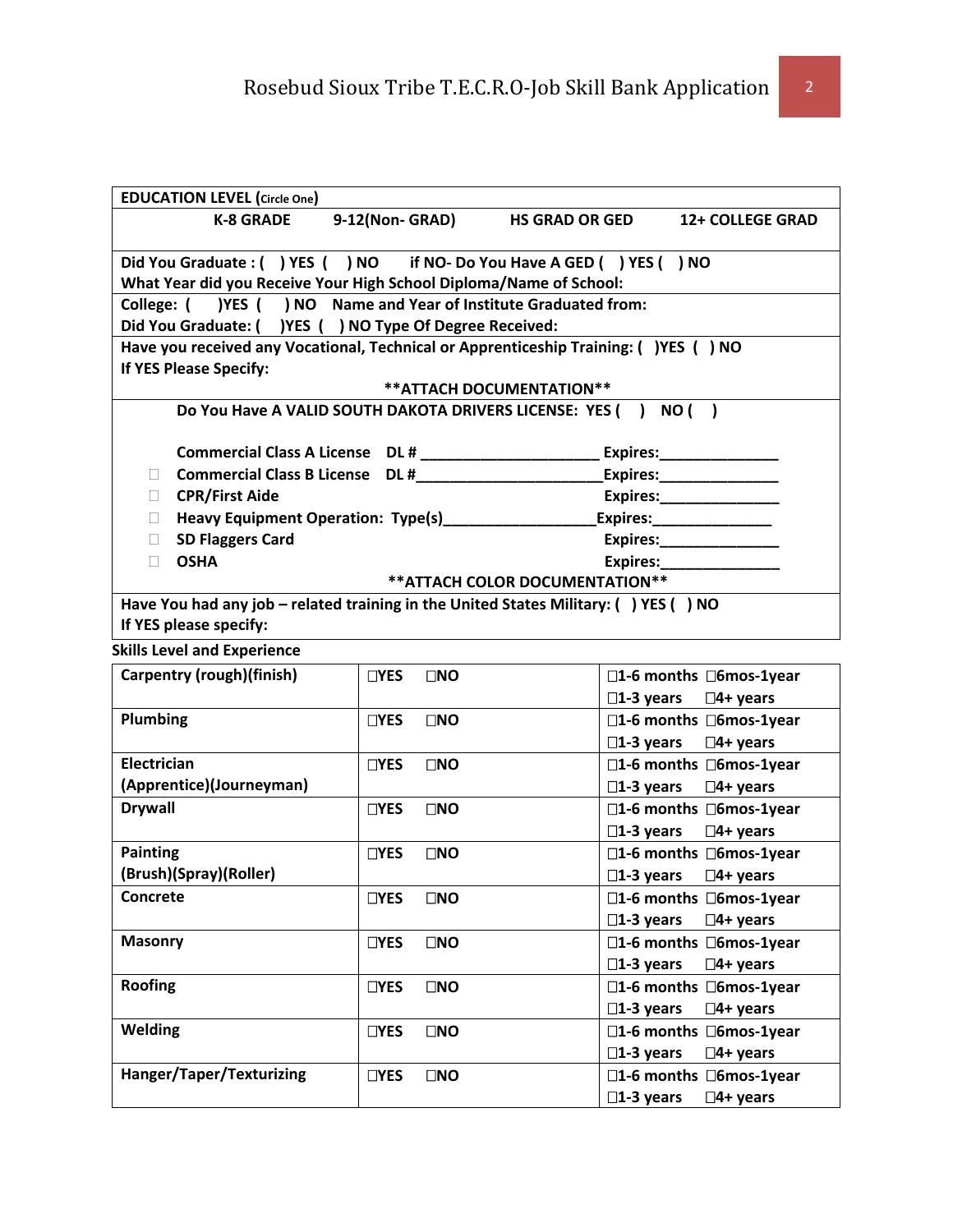# Rosebud Sioux Tribe T.E.C.R.O-Job Skill Bank Application 3

| Paving/Grading           | $\n  TVES\n$ | ר ∩ו | $\square$ 1-6 months $\square$ 6mos-1year |
|--------------------------|--------------|------|-------------------------------------------|
|                          |              |      | $\square$ 1-3 years $\square$ 4+ years    |
| <b>Road Construction</b> | $\n  TVES\n$ | ⊓NO  | $\square$ 1-6 months $\square$ 6mos-1year |
|                          |              |      | $\Box$ 1-3 years $\Box$ 4+ years          |

#### **Are You A Heavy Equipment Operator ( ) Yes ( ) No**

| <b>EQUIPMENT TYPE</b>      | <b>SIZE</b> | <b>MAKE</b> | <b>MONTHS/YRS</b><br><b>EXPERIENCE</b> |
|----------------------------|-------------|-------------|----------------------------------------|
| 2.BackHoe                  |             |             |                                        |
| 2. Case Skid Steer Loader  |             |             |                                        |
| <b>3.Track Excavator</b>   |             |             |                                        |
| <b>4.Truck Driver</b>      |             |             |                                        |
| 5.Catipillar               |             |             |                                        |
| 6.Scraper                  |             |             |                                        |
| <b>7. Front End Loader</b> |             |             |                                        |
| 8.Other                    |             |             |                                        |

### **Do You Possess the Certain Tools of your Trade? YES NO**

#### **If YES, please list what tools you currently possess**

**Training Interest (Check any Area you would be interest in, When the Training becomes available)**

- **Carpentry**
- **Construction –Roads**
- **Construction Structures**
- **CPR / First Aide**
- **Electrician**
- **Flagger Certification**
- **Heavy Equipment**
- **HVAC**
- **Landscaping**
- **Plumbing**
- **Truck Driving**
- **Fork Lifting**
- **Welding/Metal**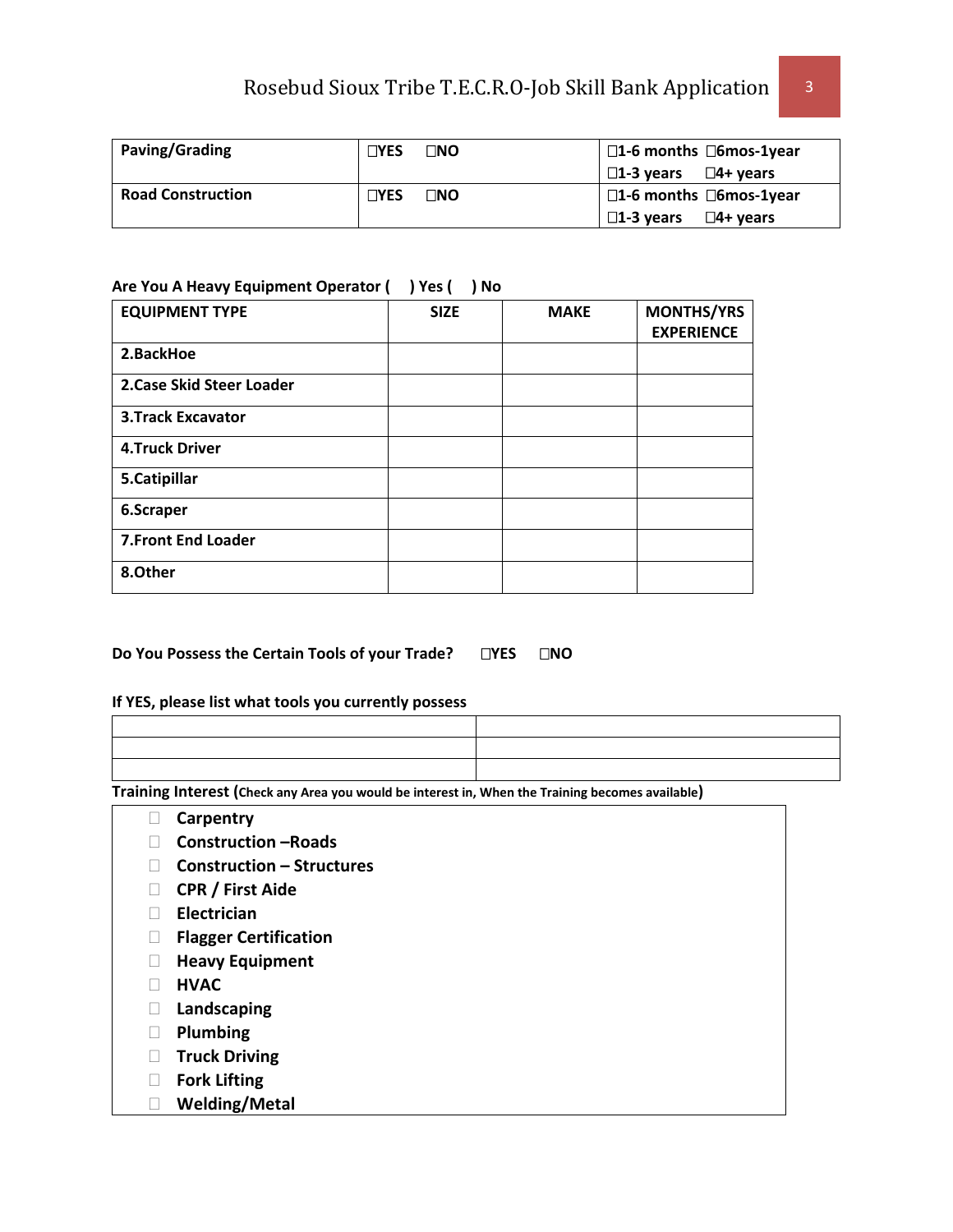**Solar Energy** 

# **Do you interest in achieving your driver's license? □YES □NO Are you interested in any of the following manuals?**

 **FLAGGERS** 

 **DRIVERS MANUAL**

**CDL DRIVING MANUAL** 

| Personal References (No Former Employer - Relatives) |                |                    |  |
|------------------------------------------------------|----------------|--------------------|--|
| <b>Name &amp; Occupation</b>                         | <b>Address</b> | <b>Contact NO.</b> |  |
|                                                      |                |                    |  |
|                                                      |                |                    |  |
|                                                      |                |                    |  |
|                                                      |                |                    |  |
|                                                      |                |                    |  |
|                                                      |                |                    |  |

**Employment History: (STARTING WITH RECENT/ CURRENT JOB)**